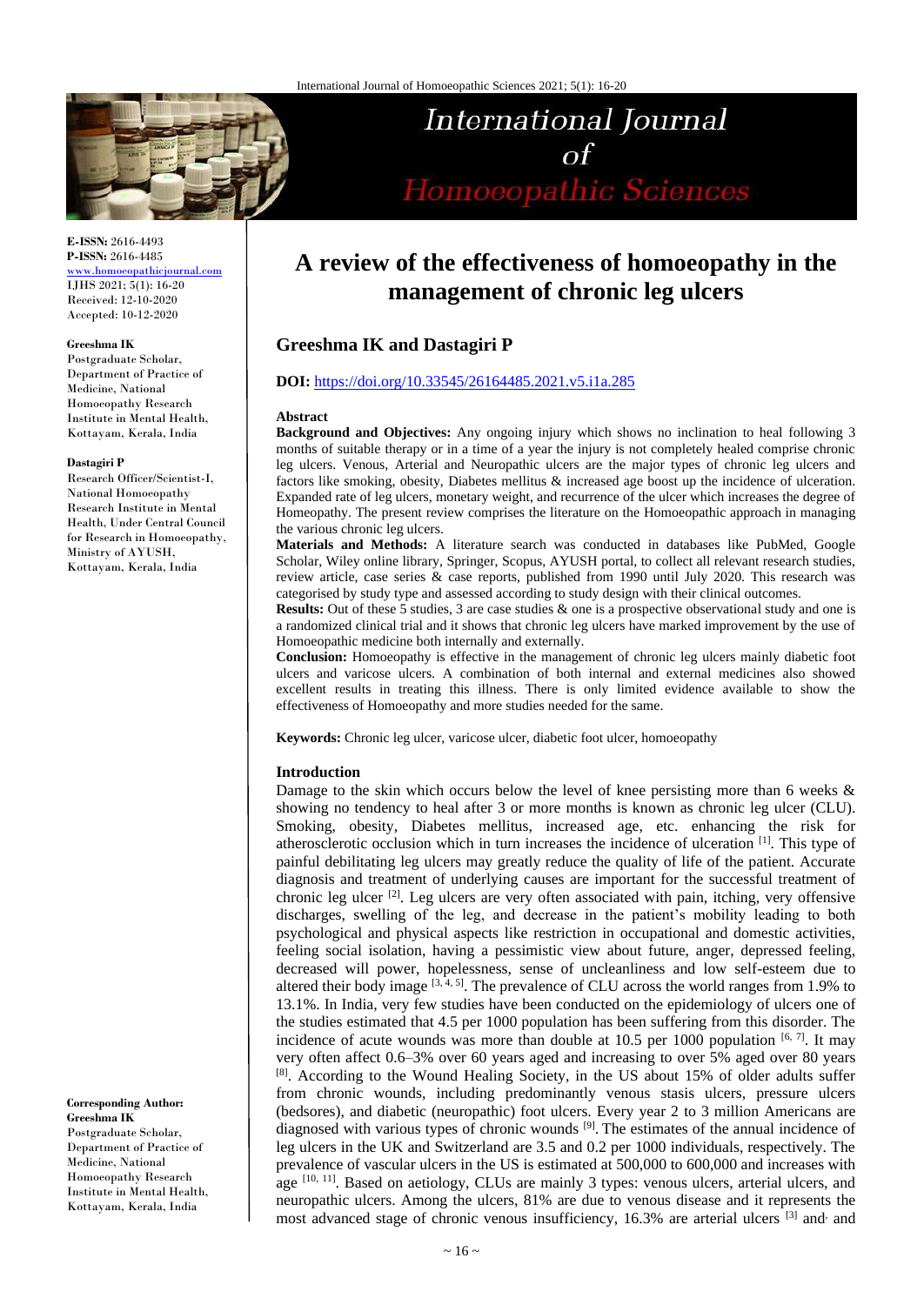15% of diabetic foot ulcer

 $[1] % \centering \includegraphics[width=0.9\columnwidth]{figures/fig_10.pdf} \caption{The graph $\mathcal{N}_1$ is a function of the number of~\textit{N}_1$ (left) and the number of~\textit{N}_2$ (right) and the number of~\textit{N}_1$ (right) are shown in Fig.~\ref{fig:10}. } \label{fig:11}$ 

A study from India shows that 40% leprosy, 23% diabetes, 11% venous disease, and 13% trauma are the reasons for ulcers in lower extremity<sup>2</sup>. Moreover in India, most of the chronic leg ulcers are due to venous *aetiology* and sometimes caused by Filariasis, Tuberculosis, and Leprosy [2] . Finally, the main causes of chronic leg ulcers are venous and arterial insufficiency, neuropathy, diabetes, or a combination of these factors [12].

There are only a few studies that have been conducted in Homoeopathy on the management of chronic leg ulcers which are mostly varicose ulcers and diabetic foot ulcers. Most of the studies are case series and evidence-based clinical studies. The increased incidence of leg ulcers, economic burden, and recurrence of ulcers increase the scope of Homoeopathy in this regard. The present review comprises the literature on the Homoeopathic approach in managing the various chronic leg ulcers.

### **Aim and objectives**

This study aimed to know the effectiveness of Homoeopathy in the management of Chronic Leg ulcers & also aimed to develop a strategy for further scientific research in Homoeopathy.

### **Methods**

#### **Literature search and identification of studies**

A comprehensive literature search was conducted using the keyword chronic leg ulcer, varicose ulcer, arterial ulcer, diabetic ulcer, and Homoeopathy in databases like Pub Med, Google Scholar, Wiley online library, Springer, Scopus, and AYUSH portal to collect all relevant review, research articles, case series & case reports published until July 2020 indicating the scope of Homoeopathy in managing chronic leg ulcers. It was limited to the English language of publication (Excluding non-peer-reviewed journals). The search results were narrowed down to study the effectiveness of Homoeopathic drugs either individually or in combination with another drug in managing the chronic leg ulcer. All references were screened for eligibility based on their abstract of full text, and data were extracted by the second author. After extraction of the data, a total, five (n=5) studies were found to be eligible as per the criteria.

## **Result of review [13-17]**

Out of the search results using keywords, the first abstracts of studies were analyzed whether they tested the efficacy of Homoeopathic medicine in managing chronic leg ulcers. Only 5 studies were selected based on their abstract due to the limited number of literature. Diabetic gangrene has been excluded from this study. Out of these 5 studies, 3 are case studies and one is a prospective observational study and one is a randomized clinical trial. Full text and abstract of these 5 studies were analyzed for its study design, methodology, Homoeopathic medicine prescribed, and their outcome. (Figure 1)

#### **The approach of homoeopathy in diabetic foot ulcer**

A prospective observational study was conducted by the Central Council for Research in Homoeopathy, Hyderabad from October 2005 to September 2009. 63 cases were enrolled in the study. Using the rubrics 'Diabetes mellitus' and 'Non-healing Ulcer' in The Complete Repertory fifteen pre-defined Homoeopathic medicines were selected. These were: Sulphur, Silicea, Lycopodium, Arsenium album, Lachesis, Phosphorus, Sepia, Phosphoricum Acidum, Opium, Mercurius solubilis, Pulsatilla, Secale cornutum, Calcarea carbonicum, Plumbum metallicum, and Rhus Toxicodendron. Based on the totality of symptoms of each patient, similimum was selected from this shortlist of medicines. The outcome was assessed by a reduction in diabetic foot ulcer symptom score. Out of fifteen medicine, 9 medicines prescribed for the patients. 5 most useful medicines found in this study were Silicea, Sulphur, Lycopodium, Arsenicum album, and Phosphorus. In 95.5% of the cases in which Silicea administered showed an improvement, Sulphur in 90.9% of cases, Lycopodium and Arsenicum album in 100%, and Phosphorus in 75% cases showed improvement<sup>7</sup>. Most of the cases were cured within 3 months and few at the end of the study [13].

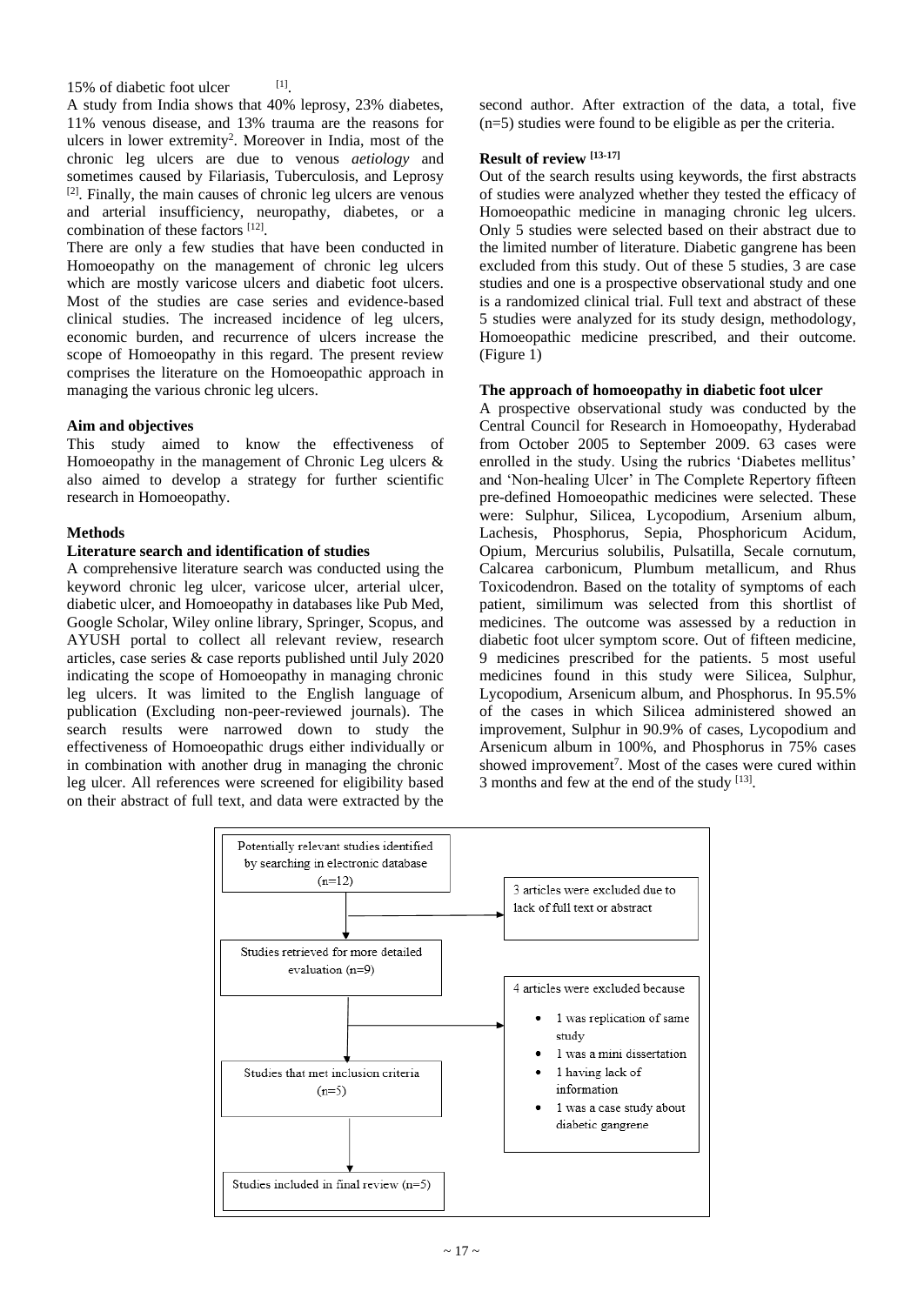#### **Fig 1:** Diagram outlining literature search results

Persis Gadde *et al*. reported that a case of Diabetic foot ulcer received Homoeopathic treatment and responded well with improvement both in the healing of ulcer and general health. A 70-year-old female patient who was a 43 years known diabetic presented with an ulcer in the sole of the left foot for 4 years. The ulcer was very painful to touch and exposed to cold with offensive discharge. Based on the totality of symptoms Hepar sulph 30 three doses once in a week was prescribed on alternate months for 3 months and then Hepar sulph 200 three doses weekly once for 4 months and later Hepar sulph 1M one dose was given. Externally calendula mother tincture was used. After 10 months of treatment with hepar sulph, there was a marked reduction of localized infection and marked healing of the ulcer. There was an 85.2% improvement as per the DFU assessment scale and also a reduction in the blood sugar level. The score of Modified Naranjo Criteria in this study was 9 and it shows definite causal attribution of Homoeopathic treatment with the outcome [14].

#### **The approach of homoeopathy in the varicose ulcer**

An evidence-based case study by Chandranath Das states that Homoeopathic medicine is very effective in treating long-standing and recurring varicose ulcers. An ulcer on the right leg near medial malleolus with varicosities was treated with Natrum mur 200/2 doses for 5 days and calendula mother tincture for dressing the ulcer. According to the indications, Arnica 200/2 doses once daily prescribed for 2 months then Ars Alb 30/8 doses twice in a day for 6 days and Ipecac 30/2 doses once in a day for 1 month. After that Natrum Sulph 200/2 doses daily once for 8 days, *Lycopodium* 1M/1 dose for 11 days, and Calcarea sulph 30/4 doses two and half months given and finally Silicea 200/2 doses daily were prescribed to cure the case. After 5 months of treatment with Homoeopathic medicines for varicose ulcer healed completely  $[15]$ . A case study by Angela V *et al.* in 3 cases of venous leg ulcers shows that Novel Wound Healing Powder, a formulation of Calendula *officinalis* L (SI 0.1% vol/wt) plus Arnica montana L (SI 0.01% vol/wt) and inactive ingredients Mentha *arvensis* (mint, 90% wt/wt) plus *Santalum* album (sandalwood, SI 10% wt/wt) is effective for the treatment of Venous Leg Ulcers. In combination with the use of compression stockings or wraps, this powder was found to reduce wound pain and accelerate the healing of slow-toheal wounds. It absorbed excessive wound exudates, sealed the wound from bacteria, helped maintain moisture balance, and reduced the malodors [16].

## **The approach of homoeopathy in leg ulcer**

A randomized clinical trial conducted by B Garrett *et al.* finds out that Homoeopathic medicine Sulphur. Silicea and Carbo vegetabilis in  $6<sup>th</sup>$  centesimal potency is effective in the treatment of leg ulcers. In this study, 23 patients from clinics at Southport and Formby Hospital, Southport, and Queen Victoria Hospital were selected and randomly allocated to the test group (nine patients) or control group (seven patients). Patients who unwilling to be treated homoeopathically, or for whom the homoeopathic treatment would have been contraindicated, were allocated to a placebo group (seven patients). Conventional medicine and nursing care were continued during the study period. Ulcer measurements over the mean treatment period of 4.2 weeks

show that the addition of SSC to the patients' treatments enhanced ulcer healing [17].

#### **Discussion**

In the prospective observational study, CCRH has followed the individualistic approach, which is one of the cardinal principles of Homeopathy, with predefined drugs based on the complete repertory. The significance of improvement was assessed by validated DFU symptom score before and after the intervention, and most of the cases were cured in three months without any complications  $[13]$ .

In the Peresis *et al.*, evidence base study, the diabetic foot Ulcer was explicitly treated by both internal and external intervention of Homoeopathic medicines as Hepar. sul and Calendula mother tincture for dressing the ulcer respectively. With this intervention, the author had observed 85.2% improvement in the DFU scale and also a reduction in blood sugar level, further this case improvement was affirmed by the Modified Naranjo criteria's causal attribution score that with the Homoeopathic intervention the results were obtained [14].

Another evidence-based, long-standing, and recurring venous ulcer, treated successfully by Chandranath Das with Homoeopathic intervention both externally and internally as mentioned above with different medicines at different intervals based on the indication of the totality of symptoms of the patient, in 5 months. The deficit, in this case, was the author didn't apply any prognostic scales before and after intervention except photographs of the ulcer  $[15]$ .

The case series of Angela *et al.* showed favourable results in three cases of venous ulcer with, the combination of Calendula, Arnica, Mentha, and Santalum album in reducing the pain, accelerating the healing process without any complications like exudates, malodors from the ulcers [16]. The usage of this combination of drugs has contradicted the single medicine administration the cardinal principle of Homoeopathy which has been explained from aphorism 272-.274 in  $6<sup>th</sup>$  edition of *Organon* of medicine  $^{[18]}$ .

Garette *et al.*, conducted a gold-standard randomized controlled trial and the final inference showed that the addition of Sulphur, Silicea, Carbo. Vegetables (SSC)-6C potency accelerates the ulcer healing in 4.2 weeks meantime, without any adverse effects [17]. Once again it was notified that this method was against the strategic principle of single medicine prescription. Assumed that maybe the medicine has an affinity towards the varicosities, the tendency to healing ulcers will direct them to select the remedies**.** Furthermore, the sample size is small to get explicit information, but the statistical data on a pathologic basis is truly appreciable. Homoeopathy follows strictly individualization in the selection of the remedy on basis of the totality of symptoms including the disease pathology. In the  $6<sup>th</sup>$  edition of Organon of Medicine, aphorism 185-203, Hahnemann emphasized that ulcers are caused by either local or internal causes. After excluding the surgical and injuries, the remaining ulcers are of Psoirc origin. If we, treated externally, probably we might not assess the exact prognosis of the external ulcer and its internal disease. He cautioned us to treat these cases judiciously with internal medication only.

#### **Conclusion**

Homoeopathy is powerful in the treatment of chronic leg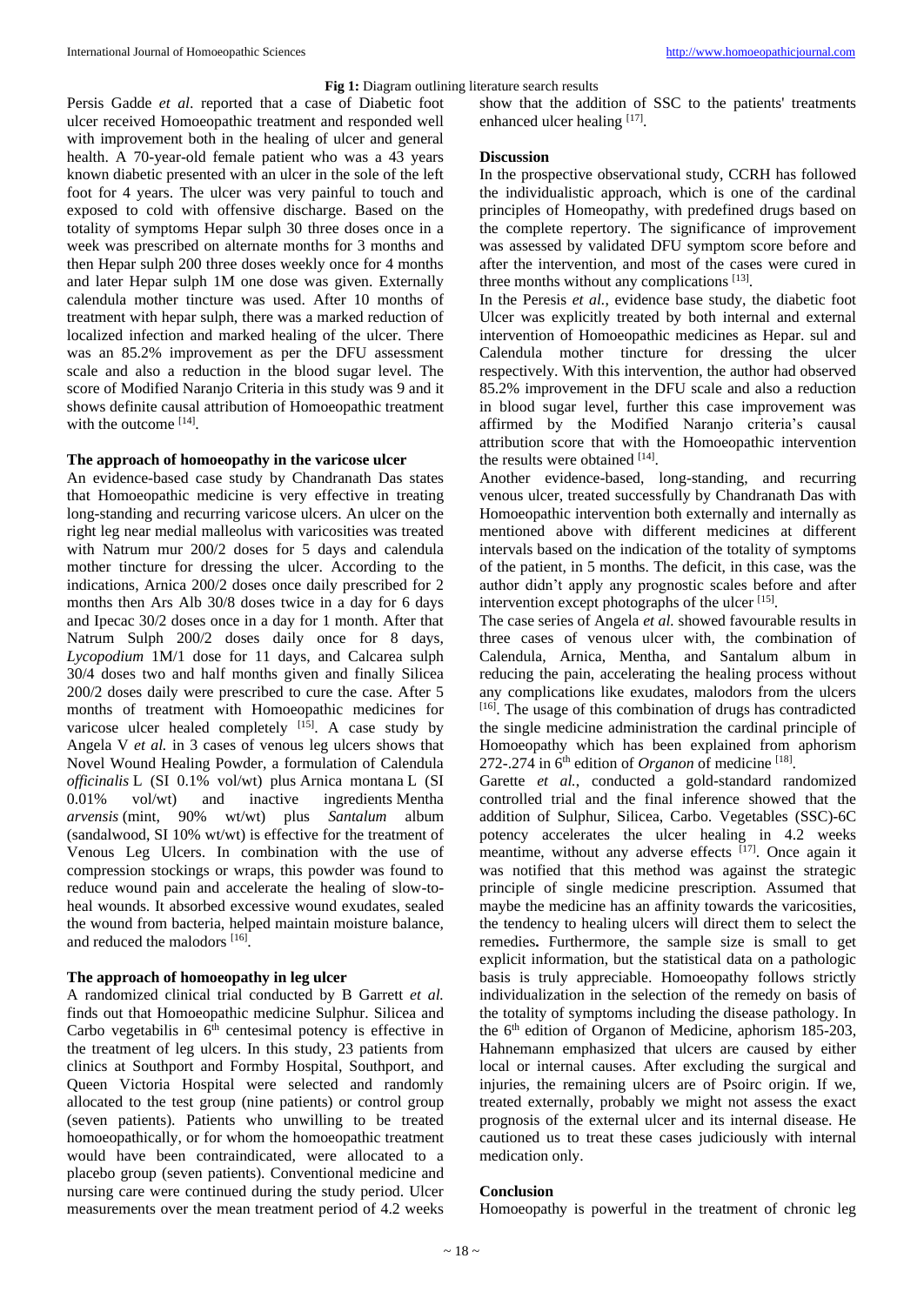ulcers predominantly diabetic foot ulcers and varicose ulcers. Different studies report the effect of Homeopathic medication in the treatment of leg ulcers and related indications. A blend of Homeopathic medications and external applications additionally shows great outcomes in treating persistent leg ulcers. Just a set number of

confirmations is accessible to show the adequacy of Homeopathy and more investigations are required in a similar field. To strengthen the effectiveness of Homoeopathy in Chronic Leg Ulcers, we need large sample size studies with standard protocols based on diagnostic and prognostic parameters.

|  |  | Table 1: Summary of studies |  |  |
|--|--|-----------------------------|--|--|
|--|--|-----------------------------|--|--|

|                       | <b>Evidence Grade</b>               | <b>Evidence B</b>                                                                                                                                                                                                                                | <b>Evidence C</b>                                                                                                                                                                                                                                                                                                                                                                                                                        |  |
|-----------------------|-------------------------------------|--------------------------------------------------------------------------------------------------------------------------------------------------------------------------------------------------------------------------------------------------|------------------------------------------------------------------------------------------------------------------------------------------------------------------------------------------------------------------------------------------------------------------------------------------------------------------------------------------------------------------------------------------------------------------------------------------|--|
| Summary<br>of studies | Outcome                             | 95.5% of the cases in which Silicea regulated<br>demonstrated improvement, Sulphur in 90.9%<br>of cases, Lycopodium and Arsenicum collection<br>in 100%, and Phosphorus in 75% cases<br>indicated improvement Based on n totality of<br>symptoms | Based on the totality of symptoms Hepar sulph 30, 200 $\&$<br>1M given serially & calendula mother tincture externally. 10<br>months of treatment shows the stamped decrease of localized<br>infection, healing of the ulcer $& 85.2\%$ improvement in DFU<br>evaluation scale $\&$ decrease in the glucose level. The score<br>of Modified Naranjo Criteria was 9, shows causal attribution<br>of Homeopathic treatment with the result |  |
|                       | Intervention                        | Silicea, Sulphur, Lycopodium, Arsenicum<br>album, and Phosphorus, sepia, Secale cor,<br>Calcarea carb, plumbum met                                                                                                                               | Hepar sulph in various potencies & Externally calendula<br>mother tincture                                                                                                                                                                                                                                                                                                                                                               |  |
|                       | Study design                        | prospective observational study                                                                                                                                                                                                                  | Case report                                                                                                                                                                                                                                                                                                                                                                                                                              |  |
|                       | Treatment duration &<br>sample size | 4 years<br>63 cases                                                                                                                                                                                                                              | l year<br>1 case                                                                                                                                                                                                                                                                                                                                                                                                                         |  |
|                       | Journal name                        | Indian Journal of Research in Homoeopathy<br>2012 Apr 1;6 (2):22                                                                                                                                                                                 | Indian Journal of Research in Homoeopathy. 2018 Jul<br>1:12(3):180                                                                                                                                                                                                                                                                                                                                                                       |  |
|                       | Title                               | A prospective observational study to ascertain<br>the role of homeopathic therapy in the<br>management of diabetic foot ulcer: C. Nayak,<br>Vikram Sing, Krishna Singh, Hari Singh, Jaya<br>Gupta, Mohd. Shahid Ali, Hima Bindu Ponnam           | Integrative management of diabetic foot ulcer with<br>Homoeopathy and standard care: Gadde P, Narasimhulu D,<br>Rompicherla KG                                                                                                                                                                                                                                                                                                           |  |

**Table 2:** Summary of studies

|                       | <b>Evidence Grade</b>                     | <b>Evidence Grade C</b>                                                                                                                                                                                      | <b>Evidence Grade C</b>                                                                                                                                                                                                                                                                                                    | <b>Evidence Grade B</b>                                                                               |
|-----------------------|-------------------------------------------|--------------------------------------------------------------------------------------------------------------------------------------------------------------------------------------------------------------|----------------------------------------------------------------------------------------------------------------------------------------------------------------------------------------------------------------------------------------------------------------------------------------------------------------------------|-------------------------------------------------------------------------------------------------------|
| Summary<br>of studies | Outcome                                   | According to indications Natrum<br>mur 200, Arnica 200, Ars Alb 30 &,<br>Ipecac 30, Natrum Sulph 200,<br>Lycopodium 1M and Calcarea sulph<br>gave and finally Silicea 200 was<br>prescribed to cure the case | The combined use of compression stockings or wraps<br>and Novel Wound Healing Powder was found to<br>reduce wound pain and accelerate the healing of<br>slow-to-heal wounds. Also, it absorbed excessive<br>wound exudates, sealed the wound from bacteria,<br>helped maintain moisture balance and reduced the<br>malodor | addition of SSC to the<br>patients' treatments<br>enhanced ulcer healing                              |
|                       | Intervention                              | Individualized Homoeopathy                                                                                                                                                                                   | Novel Wound Healing Powder a formulation of<br>Calendula officinalis L (SI 0.1% vol/wt) plus Arnica<br>montana L (SI $0.01\%$ vol/wt) and inactive<br>ingredients Mentha arvensis (mint, 90% wt/wt)<br>plus Santalum album (sandalwood, SI 10% wt/wt                                                                       | Sulphur. Silicea and<br>Carbo vegetabilis in $6th$<br>centesimal potency                              |
|                       | Study design                              | Case report                                                                                                                                                                                                  | Until patients get cured                                                                                                                                                                                                                                                                                                   | 4.2 weeks                                                                                             |
|                       | Treatment<br>duration $\&$<br>sample size | 5 months<br>1 case                                                                                                                                                                                           | Case study<br>3 cases                                                                                                                                                                                                                                                                                                      | randomized clinical<br>trial 23 patients                                                              |
|                       | Journal name                              | International Journal of<br>Pharmaceutical Sciences and<br>Research. 2013 Aug 1;4(8):3266-<br>3269                                                                                                           | The Journal of the American College of Certified<br>Wound Specialists. 2011 Jun 1;3(2):33-41                                                                                                                                                                                                                               | Journal of<br>Dermatological<br>Treatment. 2009 Jul 12.<br>Pages 115-117                              |
|                       | Title                                     | Evidence-based Homoeopathy in<br>treating long-standing & recurring<br>venous $ulcer - A prospective$ and<br>interventional study: Das C                                                                     | Novel wound healing powder formulation for the<br>treatment of venous leg ulcers: Ghatnekar AV,<br>Elstrom T, Ghatnekar GS, Kelechi T                                                                                                                                                                                      | A trial of homoeopathic<br>treatment of leg ulcers:<br>BGarrett, Pv Harrison,<br>T Stewart & I Porter |

#### **Reference**

- 1. Agale SV. Chronic leg ulcers: epidemiology, aetiopathogenesis, and management. Ulcers 2013 Apr 22; 2013. Last accessed on 08.03.2020.
- 2. Dogra S, Sarangal R. Summary of recommendations for leg ulcers. Indian dermatology online journal 2014;5(3):400. Last accessed on 07.03.2020.
- 3. Herber OR, Schnepp W, Rieger MA. A systematic review on the impact of leg ulceration on patients' quality of life. Health and quality of life outcomes

2007;5(1):44. Last accessed on 03.11.2020.

- 4. Miraj AKA, Rahaman HNA, Rahman MM, Khan MSU. Impact of Leg Ulcers on Quality of Life: Financial, Social, and Psychological Implications among the Patients Attending OPD of Vascular Surgery: A Study in Bangabandhu Sheikh Mujib Medical University, Dhaka, Bangladesh. British Journal of Research 2020;7(1:51):11-17. Last accessed on 03.11.2020.
- 5. Phillips T, Stanton B, Provan A, Lew R. A study of the